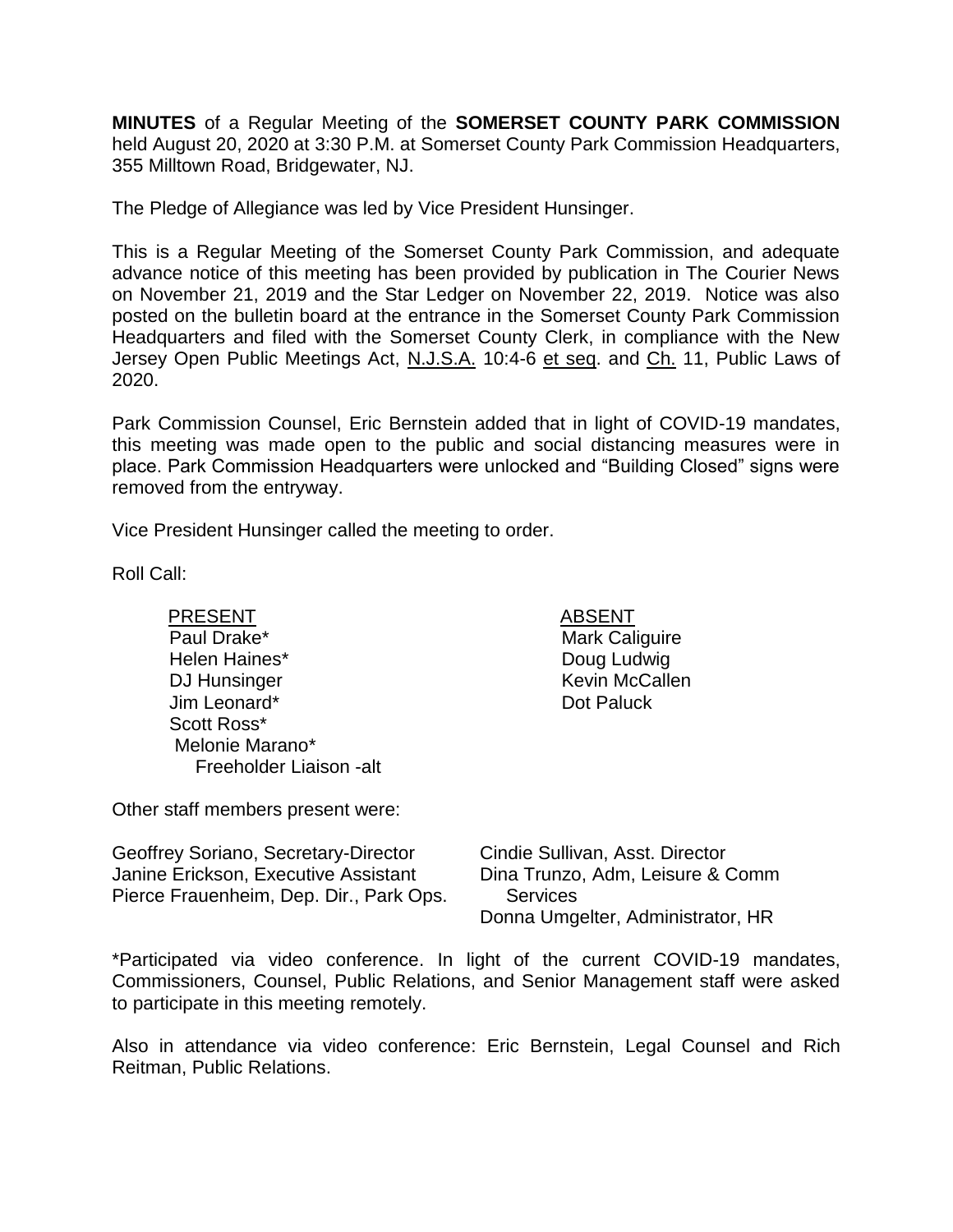Members from the public in attendance: Terry Heide, Gillette NJ **Bonnie & Lisa Deo, Warren, NJ** Nancy J. Williams, Basking Ridge, NJ Marjorie Gill, Raritan, NJ Ellyn Shain, Bernardsville, NJ Jean Stamey Whitmore, Meyersville, NJ Robin & Laurel Gehringer, Basking Ridge, NJ

Barbara Smith, Basking Ridge, NJ Robert Lloyd, Pottersville, NJ Tom & Colin Pryma, Summit, NJ Anthony & Artemisia Leo, Bridgewater, NJ

# **OPEN MEETING FOR PUBLIC COMMENT**

Members from the public spoke in support of keeping Lord Stirling Stable open and under the management of the Park Commission. Members voiced concern over consideration of the privatizing the management of the Stable.

Robert Lloyd and Tom Pryma requested extension of their hunting license which will expire on August 31, 2020. Director Soriano reiterated to Mr. Lloyd that the Park Commission is in violation of a provision in the N.J. Green Acres regulations which states that properties cannot be licensed to hunt clubs for exclusive use. Until a resolution to the requirements of the DEP and Department of Fish and Wildlife are satisfied, the Park Commission cannot re-bid expiring hunt licenses at this time.

### **APPROVAL OF THE MINUTES**

Vice President Hunsinger called for the approval of the minutes of the Regular meeting held on July 16, 2020. Moved by Commissioner Ross; seconded by Commissioner Drake. YEAS: Commissioners Drake, Haines, Hunsinger, Leonard, and Ross. NAYES: None. ABSENT: Commissioners Ludwig, McCallen, Paluck, and President Caliguire.

# **APPROVAL OF BILLS FOR PAYMENT**

A motion to accept Resolution R20-157 to adopt the 2020 Budget was moved by Commissioner Haines; seconded by Commissioner Ross. YEAS: Commissioners Drake, Haines, Hunsinger, Leonard and Ross. NAYES: None. ABSENT: Commissioners Ludwig, McCallen, Paluck and President Caliguire.

#### **Resolution R20-157– Adopting 2020 Budget**

Resolution adopts 2020 Operating Budget.

Director Soriano stated that the Finance and Budget committee met last week to review the proposed 2020 budget. The Park Commission worked closely with Treasurer, Nick Trasente and Deputy Director of Fiscal Operations, Chris Hart to develop this year's budget. Departments were asked to cut \$2.1million of their expense budget at the onset of the COVID pandemic to avoid layoffs and furloughs and to make ends meet. The Park Commission, through the success of golf revenues, is on target to cover those reductions. Next month, Director Soriano will evaluate the current operating expenses and will ask departments to look at their operating budgets for further reductions that can be taken if needed. The goal is to keep staff employed and get through 2020. Commissioner Haines thanked the Freeholders for their contribution to the Park Commission budget.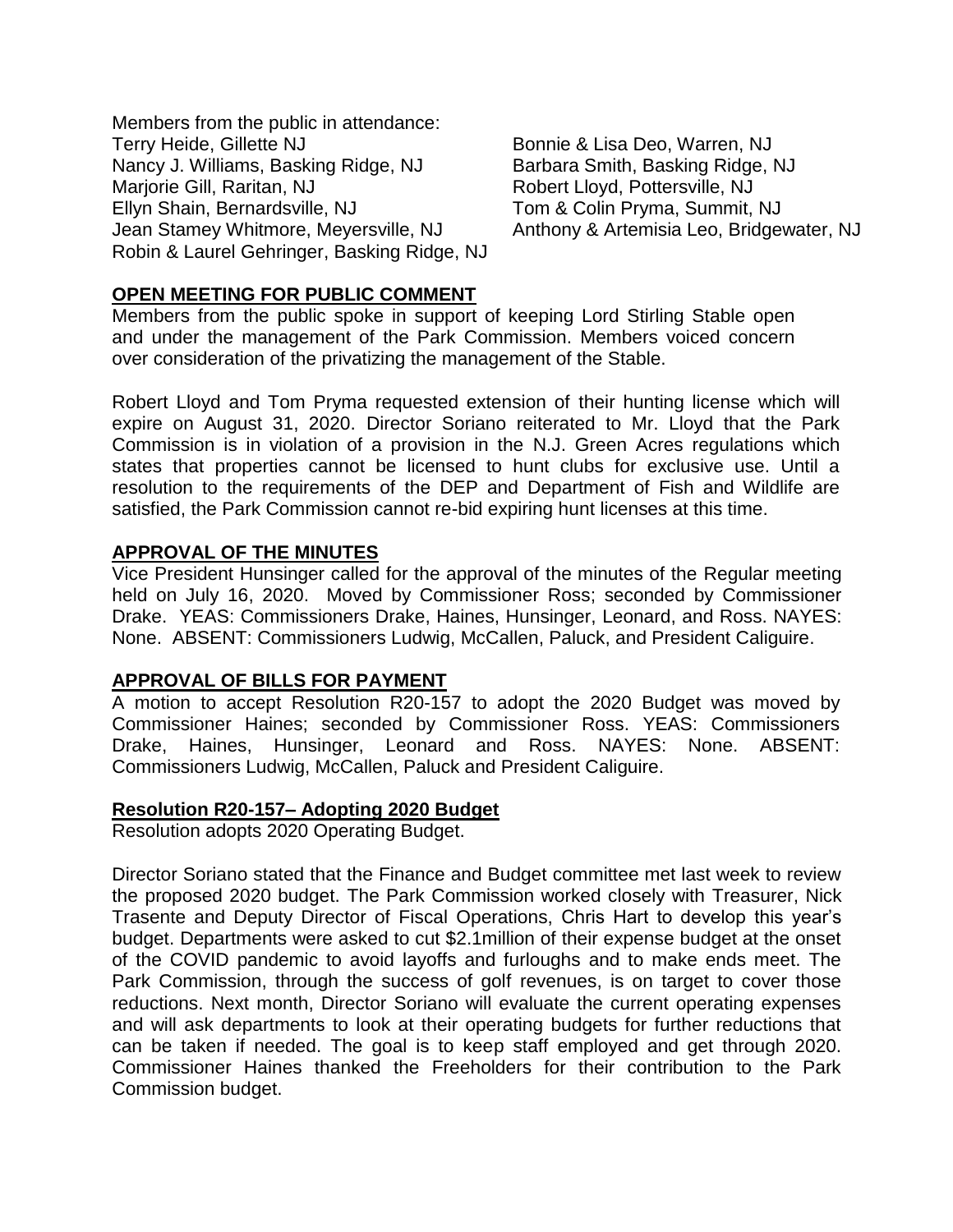The following Bills for Payment resolutions were moved by Commissioner Leonard; seconded by Commissioner Ross. YEAS: Commissioners Drake, Haines, Hunsinger, Leonard, and Ross. NAYES: None. ABSENT: Commissioners Ludwig, McCallen, Paluck, and President Caliguire.

# **Resolution R20-158 – Payment of Claims**

Resolution authorizes payment of claims in the amount of \$2,689,223.18 comprised of Claims in the amount of \$889,411.43, Other Expenses in the amount of \$623,017.70, and Salaries and Wages in the amount of \$1,176,794.05 for the period of July 16, 2020 through August 19, 2020.

# **Resolution R20-159 – Refund of Recreation Fees**

Resolution refunds recreation fees.

# **Resolution R20-160 – Payment of Confirming Orders**

Resolution authorizes the payment of confirming orders totaling \$1,735.12.

# **Resolution R20-161 – Authorizing Additional Funding for Previously Awarded Contracts (Leisure Services)**

Resolution authorizes additional funds for previously awarded contracts.

# **Resolution R20-162 – Authorizing Additional Funding for Previously Awarded Contracts (Golf)**

Resolution authorizes additional funds for previously awarded contracts.

# **Resolution R20-163 – Authorizing Additional Funding for Previously Awarded Contracts (Administration)**

Resolution authorizes additional funds for previously awarded contracts.

# **Resolution R20-164 – Authorizing Additional Funding for Previously Awarded Contracts (Park Operations)**

Resolution authorizes additional funds for previously awarded contracts.

# **Resolution R20-165 – Authorizing Additional Funding for Previously Awarded Contracts (Pending Requisitions)**

Resolution authorizes additional funds for previously awarded contracts.

# **Resolution R20-166 – Amending and Cancelling Certification of Funds for Previously Awarded Contracts**

Resolution cancels and amends certification of funds for previously awarded contracts.

# **DIRECTOR'S REPORT**

Director Soriano submitted a report for the month of July 2020.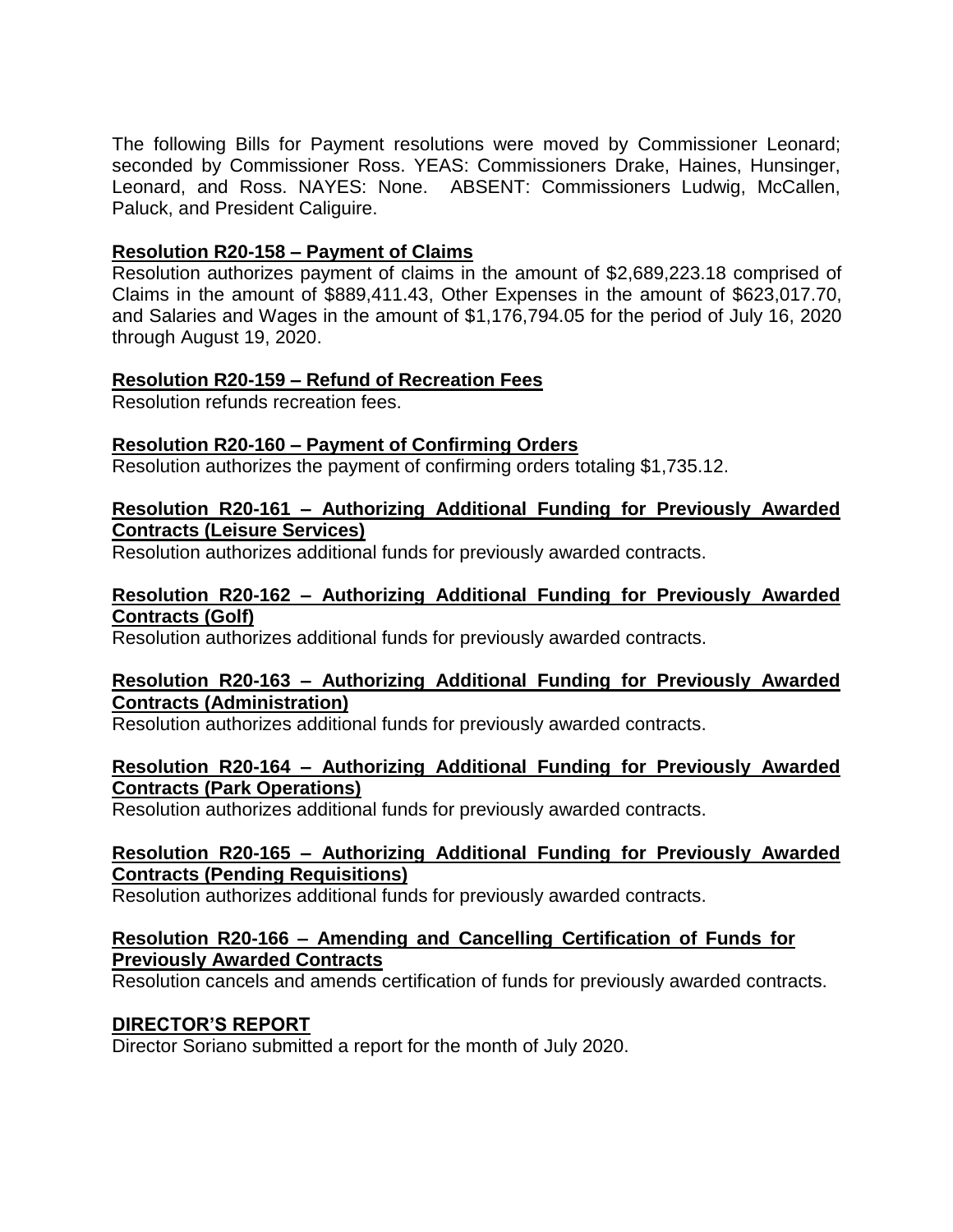# **COMMISSION CORRESPONDENCE**

- 1. Letter received from the Woskey family of Bridgewater Township thanking Park Rangers Phil, Alex, Daniel, Evan, Kyle, and Sarah who were dispatched on June 22 to Washington Valley Park to help locate missing resident, Michael Woskey. Mr. Woskey was later found drowned in the reservoir.
- 2. Dina Trunzo, Administrator Leisure and Community Services, was featured in the July 23, 2020 NRPA blog post where she spoke of a positive outcome that behavior reward system had on a therapeutic recreation participant who was on the autism spectrum. The system enabled the participant to withstand the use of wearing shin splints and thus play soccer on a team with her twin sister.

# **CONSENT AGENDA**

# **RESOLUTIONS**

The following resolutions were moved by Commissioner Drake; seconded by Commissioner Ross. YEAS: Commissioners Drake, Haines, Hunsinger, Leonard, and Ross. NAYES: None. ABSENT: Commissioners Ludwig, McCallen, Paluck, and President Caliguire.

## **Resolution R20-167 - Awarding Contract to Furnish and Deliver Two (2) Freestanding Pergola Construction Kits**

Resolution awards contract to Hahr Construction Co. with cost not to exceed \$29,800.00.

# **Resolution R20-168 - Awarding Contract for the Purchase and Delivery of Eight (8) Custom Solid Teak Benches**

Resolution awards contract to Safety Down Under, Inc. with cost not to exceed \$8,037.00.

### **Resolution R20-169 - Awarding the Contract for the Purchase and Delivery of Perennial Garden Bulb Materials**

Resolution awards contract to Belle Mead Co-op, Northern Nurseries of NJ, and SiteOne Landscape Supply with cost not to exceed \$40,418.78.

# **Resolution R20-170 – Authorizing use of County Contract for Landscape Chemical Treatment and Fertilization**

Resolution authorizes service from TruGreen with cost not to exceed \$3,071.00.

### **Resolution R20-171 – Authorizing use of County Contract for the Purchase of Road Materials**

Resolution authorizes purchases from Stavola Companies. Authorization of funds was not requested at this time.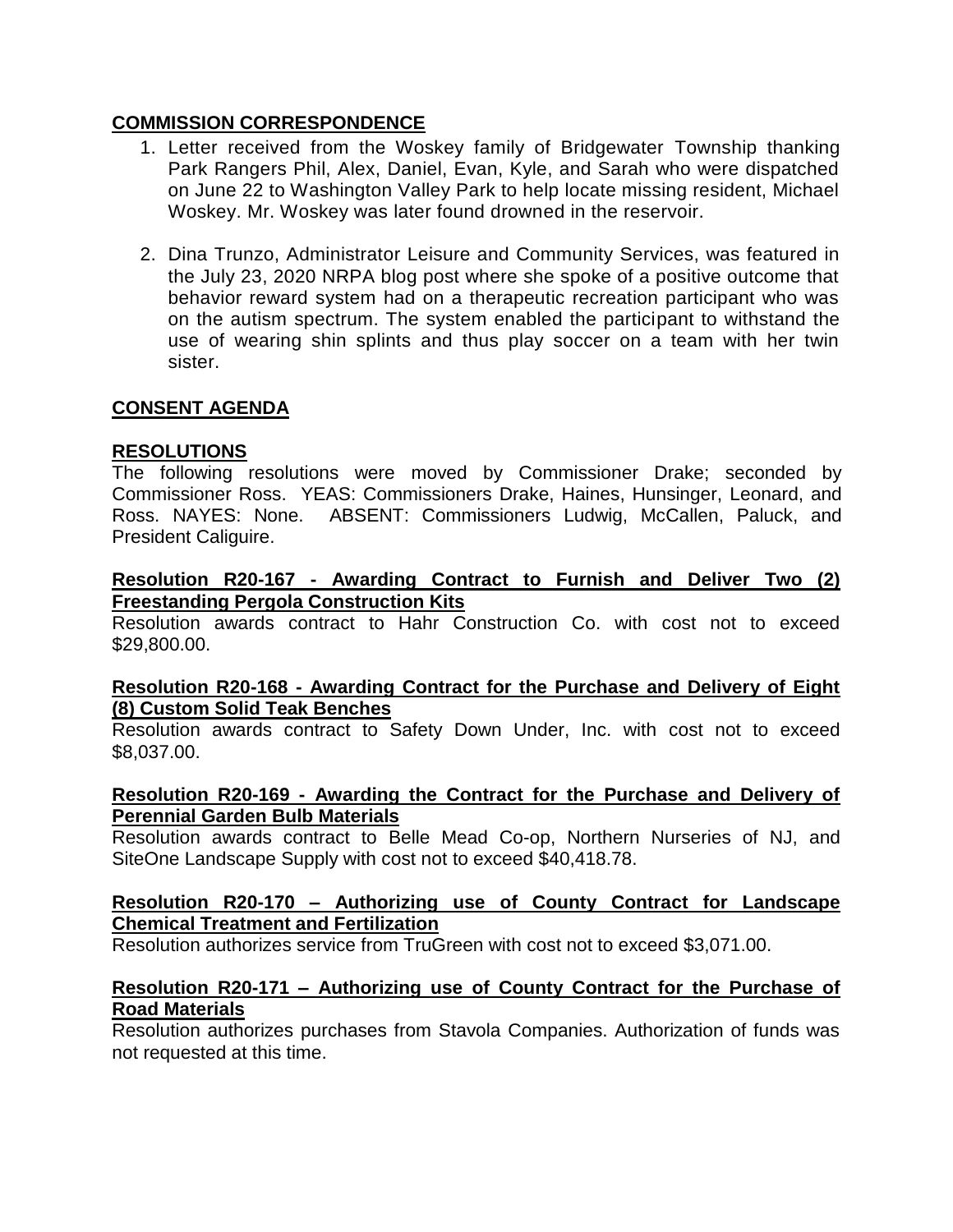# **Resolution R20-172 – Authorizing use of Morris County Cooperative Pricing for the Purchase of Landscaping Materials and Supplies**

Resolution authorizes purchases from Grass Roots Turf; Nutrien AG Solutions, Ben Shaffer Recreation, Birds Bees and Trees Landscaping, Britton Industries, Fibar System, Levitt's LLC, and SiteOne with cost not to exceed \$1,000.00.

# **Resolution R20-173 – Authorizing use of Morris County Cooperative Pricing for the Purchase of Lumber, Insulation, Hardware and Paint Supplies**

Resolution authorizes purchases from Continental Hardware, Inc, Extech (dba Liberty Building Products), Park Union Lumber Co, and Sherwin Williams with cost not to exceed \$100.00.

## **Resolution R20-174 – Authorizing use of Educational Services Commission for the Purchase of Grounds Equipment**

Resolution authorizes purchase from Cherry Valley Tractor Sales with cost not to exceed \$1,023.84.

# **Resolution R20-175 – Authorizing use of County Contract for the Purchase of Automotive and Light Duty Truck Aftermarket Parts**

Resolution authorizes purchases from PDQ Auto Supply; D&B Auto Supply; IEH Auto Parts LLC (dba Auto Plus Auto Parts); DFFLM LLC (dba Motor Right Auto Parts); Garwood Auto Parts Inc.; Joy Automotive Products Inc.; One Source of NJ; Parts Authority LLC; Read Auto Parts Co.; Jasper Engine; Re-Tron Technologies; Ross Equipment; Acme Diesel Electrica Co. Inc.; and Fred Beans Parts with costs not to exceed \$24,000.00.

## **Resolution R20-176 – Awarding Second Year of a Five-Year Contract for Installation and Maintenance for Enhanced Inter-Facility Wide Area Network Ethernet Connectivity**

Resolution awards contract to Verizon Business Networks (dba Verizon Business Services) with cost not to exceed total annual price of \$217,866.12.

# **COMMITTEE REPORTS**

# **CFO's Report**

Commissioner Ross, Chair of the Committee, submitted a report for the month of July 2020.

#### **HUMAN RESOURCES**

Commissioner Leonard, Chair of the Committee, submitted a report for the month of July 2020.

#### **LEISURE SERVICES**

Commissioner Hunsinger, Chair of the Committee, submitted a report for the month of July 2020.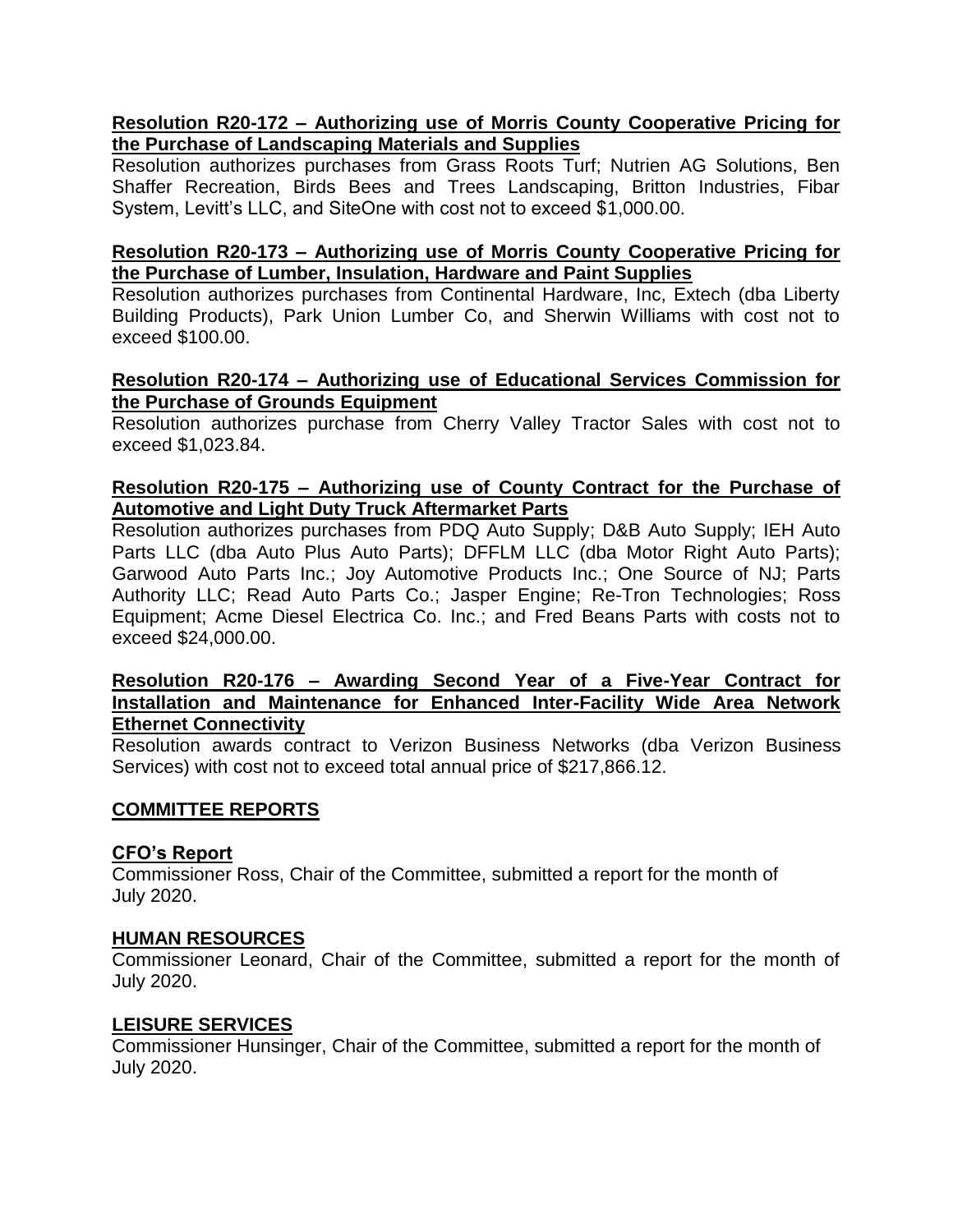# **GOLF MANAGEMENT**

Commissioner Paluck, Chair of the Committee, submitted a report for the month of July 2020.

# **INFORMATION MANAGEMENT**

Commissioner McCallen, Chair of the Committee, submitted a report for the month of July 2020.

# **VISITOR SERVICES**

Commissioner Ross, Chair of the Committee, submitted a report for the month of July 2020.

Assistant Director Sullivan thanked Park Ranger staff and Park Operations staff for their assistance with managing park patrons violating park guidelines.

# **PROPERTY MANAGEMENT**

Director Soriano will endeavor to address the issue with the licensing of hunt parcels with the DEP.

# **PLANNING AND LAND ACQUISITION**

Commissioner Haines, Chair of the Committee, submitted a report for the month of July 2020.

# **CAPITAL FACILIITES – CONSTRUCTION and ENGINEERING**

Commissioner McCallen, Chair of the Committee, submitted a report for the month of July 2020.

# **PARK MAINTENANCE & HORTICULTURE**

Commissioner Hunsinger, Chair of the Committee, submitted a report for the month of July 2020.

# **AUDIT COMMITTEE**

There was no report from the Audit Committee

# **FREEHOLDERS REPORT**

Freeholder Marano echoed Assistant Director Sullivan's comments regarding the dedication of staff to dealing with issues at the park locations. Freeholder Marano also stated that a request was made at a recent Freeholder Meeting to consider a community garden at Lord Stirling Stable.

# **OLD BUSINESS**

There was no old business.

#### **NEW BUSINESS**

There was no new business.